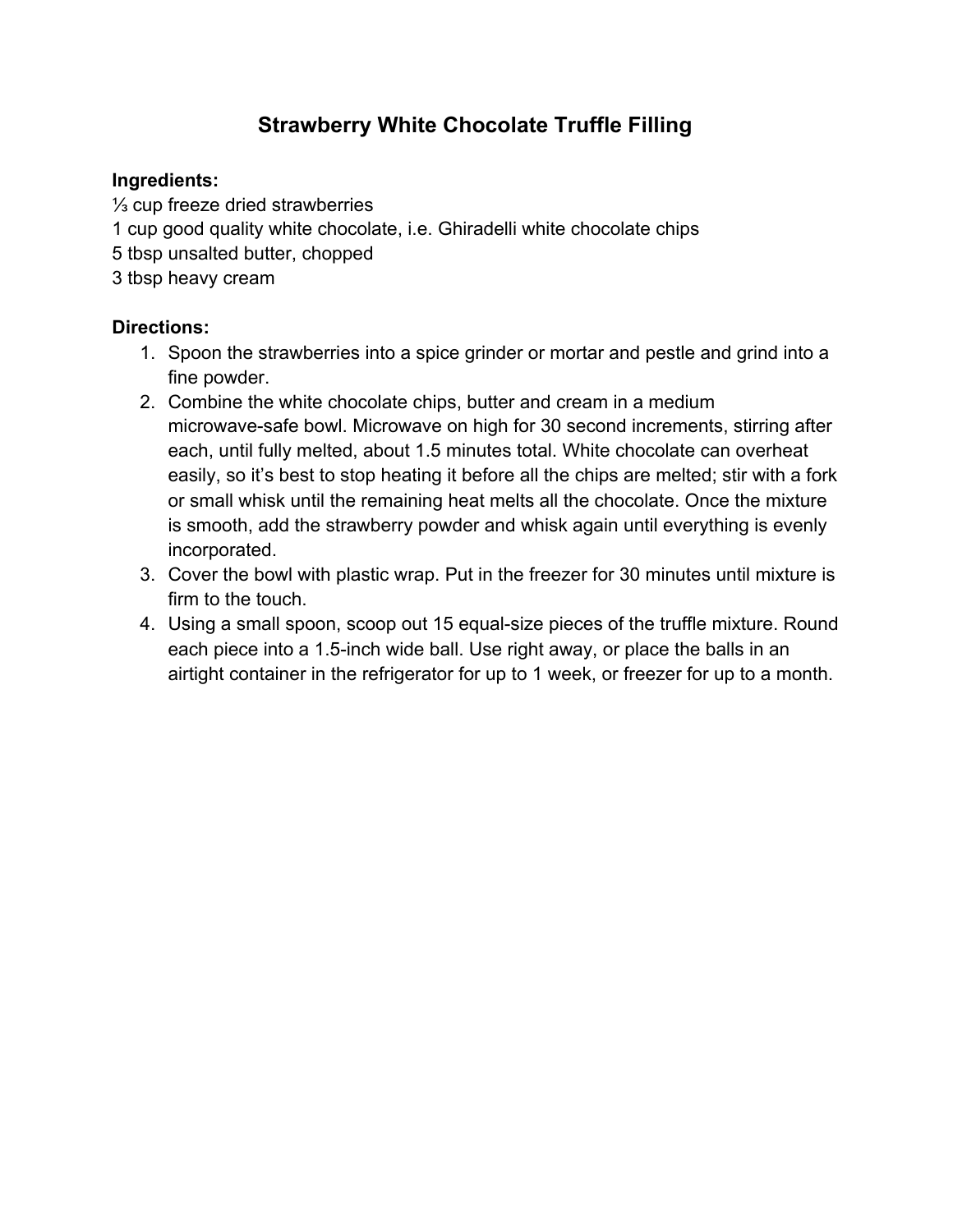## **Rosewater Mochi**

Makes 15 pieces

#### **Ingredients:**

 cups mochiko flour cups water cup sugar or ½ cup if you don't like desserts too sweet tsp rosewater (I use the Cortas brand) drops red food coloring

For dusting and shaping mochi:

½ cup cornstarch or katakuriko (Japanese potato starch)

**Filling:** Strawberry White Chocolate Truffles (see recipe; filling must be made before the mochi is made)

### **Other Optional fillings:**

- Sweet red bean paste in a bag (Japanese brand is good)
- Fresh strawberry slices, sliced 1-inch thick horizontally.
- Nutella, refrigerate the jar for 1 hour before class (I recommend nutella if you don't like red bean)

- 1. Mix all ingredients together well, and put in a medium-size microwaveable bowl( glass or ceramic bowl works).
- 2. Microwave the bowl, uncovered, on high for 4 minutes. Stir the mixture thoroughly with a rice paddle or spatula.
- 3. Microwave the mixture again for another 3 minutes. Meanwhile, dust your cutting board with about <sup>1/4</sup> cup of cornstarch or potato starch. Mix the mochi in the bowl thoroughly, and scoop the mochi mixture out in one mass, laying it onto your starch-covered board. Let the mochi cool for 5 minutes. Cover your hands with starch and then carefully reach under the mochi, and flip the whole mass onto the other side. This is to make sure the mochi is completely covered with starch.
- 4. Form the mochi into a 3-inch wide log. Pinch off golf-ball size pieces using your left hand to pinch and your right hand to pull the mochi away from the log. Pinch off the entire log into 15 equal-size pieces.
- 5. Working one at a time, fill each mochi with 1 truffle, and pinch in the middle, over the filling, at the 3 and 9 o'clock positions, then the 12 and 6 o'clock positions, and then pinch the rest of the mochi into the center, above the filling.
- 6. Make sure the mochi is well-sealed, flip the mochi over and round it out with your hands. Brush off the mochi with a pastry brush if desired.
- 7. Put the mochi into a cupcake liner if desired, or leave on the plate.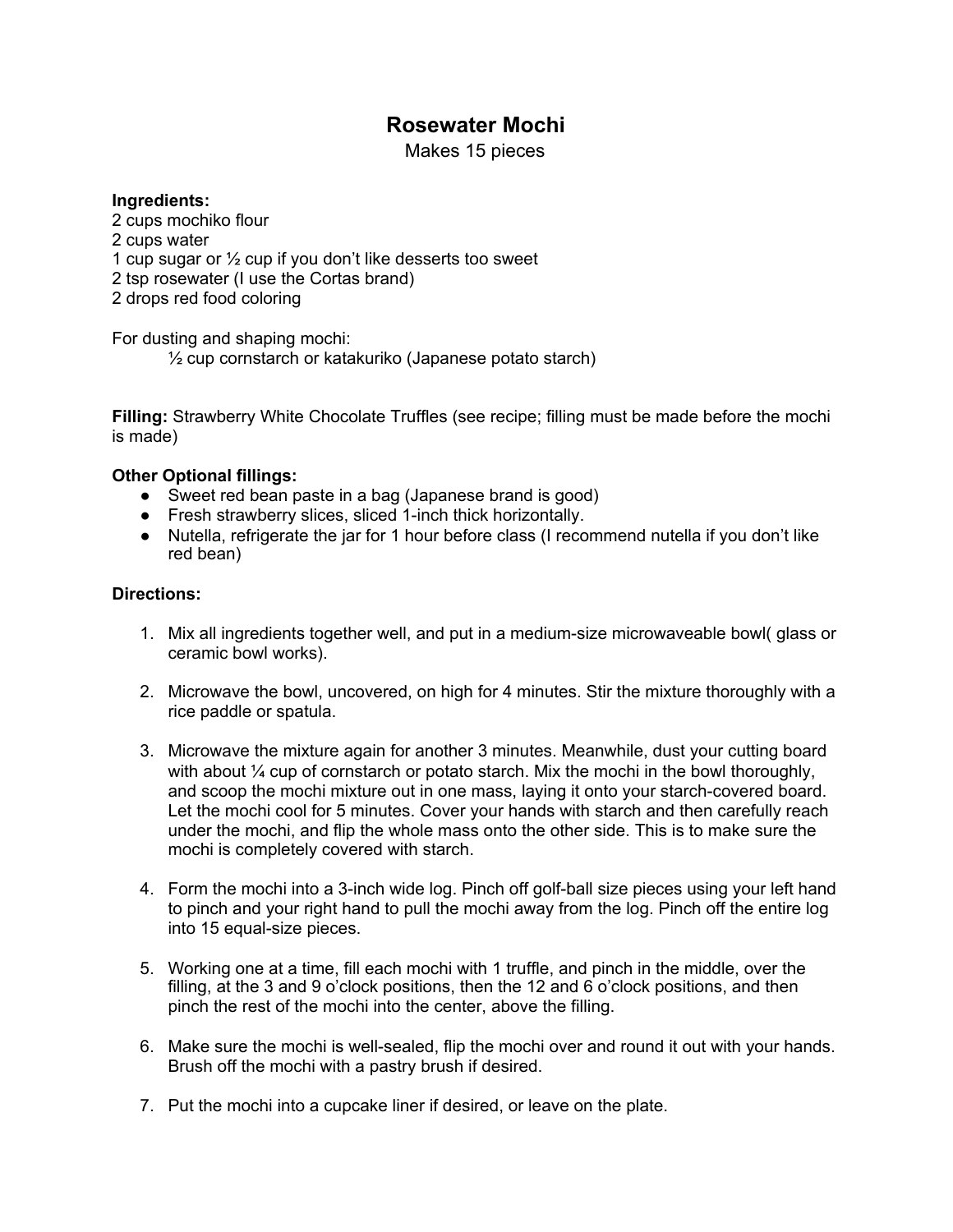## **Sanshoku Dango**

### **Ingredients:**

2 cups mochiko, plus more as needed 4 ounces silken tofu (medium is also fine), drained (I use House Foods brand)  $\frac{1}{4}$  cup water, plus more as needed 3 tbsp sugar ⅛ tsp salt 1 tsp matcha, sifted 1 drop red food coloring

Ice cubes, to make an ice bath

**Optional:** Mitarashi soy glaze (see recipe). Prepare the glaze before making the dango.

- 1. Combine the mochiko, tofu, water, sugar and salt in a medium bowl. Using your hands, mash and mix the ingredients together until thoroughly blended. The mixture should look and feel like smooth playdough.
- 2. Form a 1-inch ball with your hands; if the dough ball is cracking, mix in more water by the teaspoon until the dough has a smooth texture when rounded into a ball. If the dough feels too wet, is not easy to roll, or sticks a lot to your hands, mix in additional mochiko by the teaspoon until it reaches the desired texture.
- 3. Divide the mixture equally into three different bowls. In one bowl, mix the matcha with the dough. In another bowl, mix the dough with 1 drop red food coloring. Leave the final dough uncolored. Mix each colored dough very thoroughly by mashing together with your hands until the color is consistent throughout each dough.
- 4. Working with one dough at a time, pinch off small pieces of dough and roll into 1-inch balls. Form more odango balls until all of the dough is gone.
- 5. Fill a large bowl with ice water and set aside for your ice bath. Bring a medium pot of water to boil over high heat. When the water is boiling, add all of the odango balls. Cook until they rise to the surface, about 2 minutes, stirring occasionally to prevent the balls from sticking to the bottom of the pot. Once they rise, cook for an additional 2 minutes longer. Do not exceed 4 minutes of cooking time. Remove the dango balls with a strainer and transfer to the ice bath. Stir the balls and let sit for 2-3 minutes. Skewer three balls on each stick in the following order: green, white, then pink. Top with mitarashi glaze (see recipe)